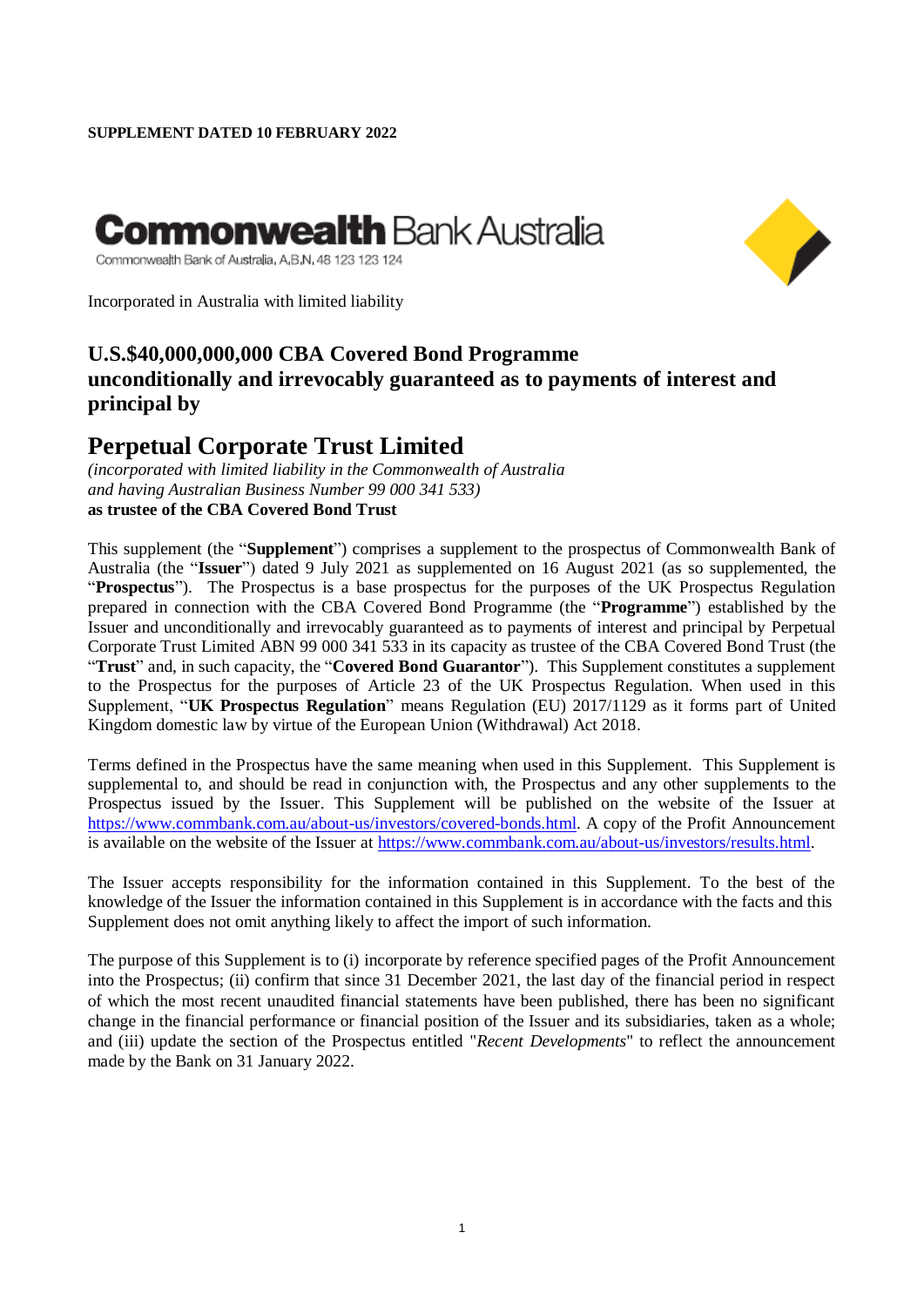If documents which are incorporated by reference themselves incorporate any information or other documents therein, either expressly or implicitly, such information or other documents will not form part of this Supplement for the purposes of the UK Prospectus Regulation except where such information or other documents are specifically incorporated by reference.

To the extent that there is any inconsistency between (a) any statement in this Supplement or in any statement incorporated by reference into the Prospectus by this Supplement and (b) any other statement in or incorporated by reference in the Prospectus, the statements in (a) above will prevail.

Save as disclosed in this Supplement and in any supplement to the Prospectus previously issued, there has been no other significant new factor, material mistake or inaccuracy relating to information included in the Prospectus since the publication of the Prospectus.

#### **Updates to the Prospectus**

#### *Profit Announcement*

On 9 February 2022, the Issuer published its Profit Announcement (the "**Profit Announcement**") for the half year ended 31 December 2021, which includes its unaudited consolidated interim financial statements (including the auditor's review report thereon) for the half year ended 31 December 2021. A copy of the Profit Announcement has been filed with the Financial Conduct Authority.

Accordingly, the unaudited consolidated interim financial statements for the half year ended 31 December 2021 and the auditor's review report (set out on pages 68 to 120 (inclusive) and on pages 122 to 123 (inclusive), respectively, of the Profit Announcement) of the Issuer shall be deemed to be incorporated in, and form part of, the Prospectus.

The non-incorporated parts of the Profit Announcement are either (i) not considered by the Issuer to be relevant for prospective investors in the Covered Bonds to be issued under the Programme or (ii) covered elsewhere in the Prospectus.

Since 31 December 2021, the last day of the financial period in respect of which the most recent unaudited financial statements have been published, save as disclosed in the Prospectus in the risk factor entitled "*The COVID-19 pandemic and future outbreaks of other communicable diseases or pandemics may materially and adversely affect the business, results of operations, financial condition and prospects of the Group*" on page 39 of the Prospectus and the section entitled "Other Developments *– APRA and the RBNZ developments in response to COVID-19 support*" on page 171 of the Prospectus, there has been no significant change in the financial performance or financial position of the Issuer and its subsidiaries taken as a whole.

#### *Recent Developments*

The section of the Prospectus entitled '*Recent Developments – Other Developments - Sale of 55 per cent. of Bank's stake in Colonial First State to KKR*' on pages 170 to 171 of the Prospectus, shall be deleted and replaced with the following:

#### "*Sale of 55 per cent. of Bank's stake in Colonial First State to KKR*

On 13 May 2020, the Bank announced that it had entered into an agreement to sell a 55 per cent. interest in Colonial First State (**CFS**) to Kohlberg Kravis Roberts & Co. (**KKR**), a global investment firm with U.S.\$207 billion of assets under management as at 31 March 2020. The sale completed on 1 December 2021, with the Bank retaining 45 per cent of its interest in CFS. The proceeds of the sale resulted in a 32 basis point increase of the Bank's CET1 ratio, based on the Bank's risk weighted assets as at September 2021.